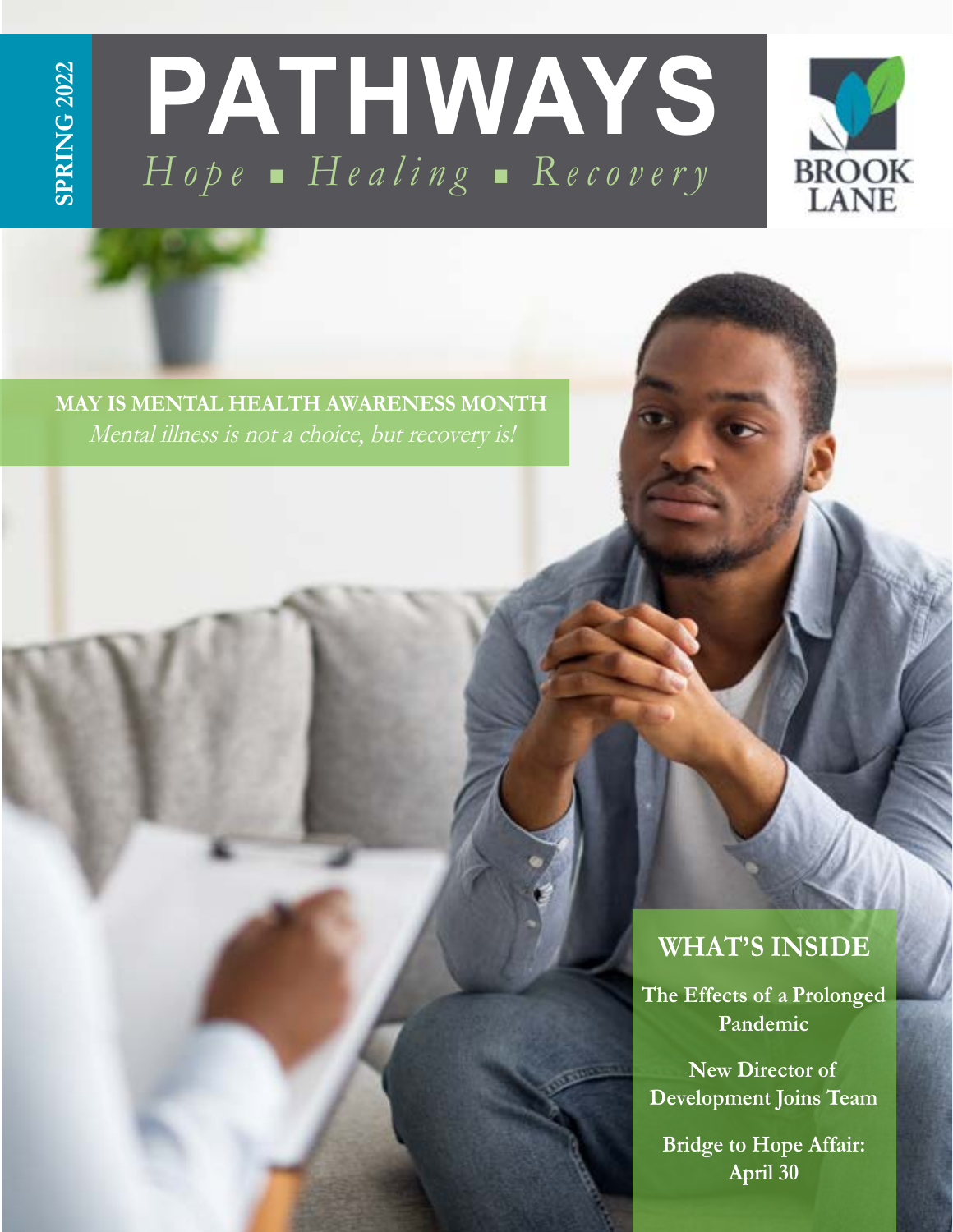**PATHWAYS** is the triannual newsletter of Brook Lane: a non-profit mental health facility with more than 500 employees in four locations throughout Washington and Frederick Counties in Maryland. Our programs and services include: hospitalization, day treatment, outpatient therapy, substance use treatment, a special education school and continuing educational opportunities.

**OUR MISSION** To help individuals improve their emotional and behavioral well-being through education and treatment.

**OUR VISION** A healthier community strengthened by comprehensive behavioral health services.

**OUR GUIDING PRINCIPLES** Drawn from the life and ministry of Jesus Christ: integrity, compassion, service, stewardship, excellence, and respect.

**For more information, or to make a referral, contact our Intake/Admissions Office: BROOK 13121 Brook Lane** n **Hagerstown, MD 21742 LANE** 

**CHAPLAIN'S CORNER From Pastor Ron Shank Won't You Be My Neighbor?**

I<sup>T</sup> ve entitled this article "Won't You Be My<br>
Neighbor?" from the theme song of the Mr. Roger's 've entitled this article "Won't You Be My Neighborhood TV show. I believe Fred Rogers tried to teach the principle Jesus taught through the story of the Good Samaritan of being a good neighbor through his life and his television show. I would like to remind all of us of our responsibility to be that Good Neighbor.

The way the Good Samaritan responded to the Jew as neighbor can be described in three "C" words.

**301-733-0330 or 1-800-342-2992** n **www.brooklane.org**

**MHS** 



**Managing the Emotional Challenges of a Prolonged Pandemic Pages 4-5**



**Chad's Story: A Family's Journey Page 11**



*Brook Lane is affiliated with Mennonite Health Services*

The Good Samaritan was **COMPASSIONATE**. In verse 33, the text says that he felt compassion. Instead of turning a blind eye, the Good Samaritan felt compassion for the man in his horrible situation. In order to be a good neighbor, people have to begin to feel the pain of those who are hurting.

Jesus was the perfect example of someone who could feel compassion for those who were hurting. Matthew 9:36 states, "And seeing the multitudes, He felt compassion for them, because they were distressed and downcast like sheep without a shepherd."

When a person experiences compassion, they will be moved with mercy. There was no logical reason why the Samaritan should interrupt his plans to help this man but because he had compassion, he offered the man his help.

The Good Samaritan was **CARING.** Verse 34 tells us how caring this man was. He bandaged his wounds, poured oil on him, and put him on his donkey to take him to the inn. The Good Samaritan was kind and took special care of this man. It is easy to stand in the crowds and say that you hurt for the person but it takes true love to reach out and begin to care for that person. This man gave of himself.



|    | The Good Samaritan was <b>COMMENDABLE</b> . Verse          |
|----|------------------------------------------------------------|
| 's | 35 tells why the Good Samaritan is commendable. The        |
|    | man has already gone beyond the call of duty. Before       |
|    | he leaves for his travels, he insures that the Jew will be |
|    | looked after. He pays the innkeeper and gives him some     |
|    | more to provide for his care. He was helping him with      |
|    | his problems today and providing help for him in the       |
|    | future also. The Good Samaritan went the extra mile.       |
|    |                                                            |
| a  | Let me close by saying God calls each of us to be that     |
|    | Good Neighbor. It may be money, time or even our           |
|    | skills that God wants us to give – but He does want us     |
|    | to give!                                                   |
|    |                                                            |
|    | 2 Corinthians 9:7c says, "God loves a cheerful giver."     |
|    | Luke 12:28 says, "From everyone who has been giv-          |
| ė  | en much, much will be demanded; and from the one           |
|    | who has been entrusted with much, much more will be        |
|    | asked."                                                    |
|    |                                                            |
|    | The question is, WILL YOU be the Good Neighbor?            |

**Pastor Ron Shank** *is the Director of Pastoral Care at Brook Lane. He provides spiritual counseling for patients, clients, students and staff. He is the author of numerous articles on faith and mental health and provides community outreach by preaching to local congregations to educate on issues of mental health. Pastor Ron leads Sunday morning services in Brook Lane's chapel. He earned a Bachelor of Science degree in pastoral counseling from Liberty Baptist College.*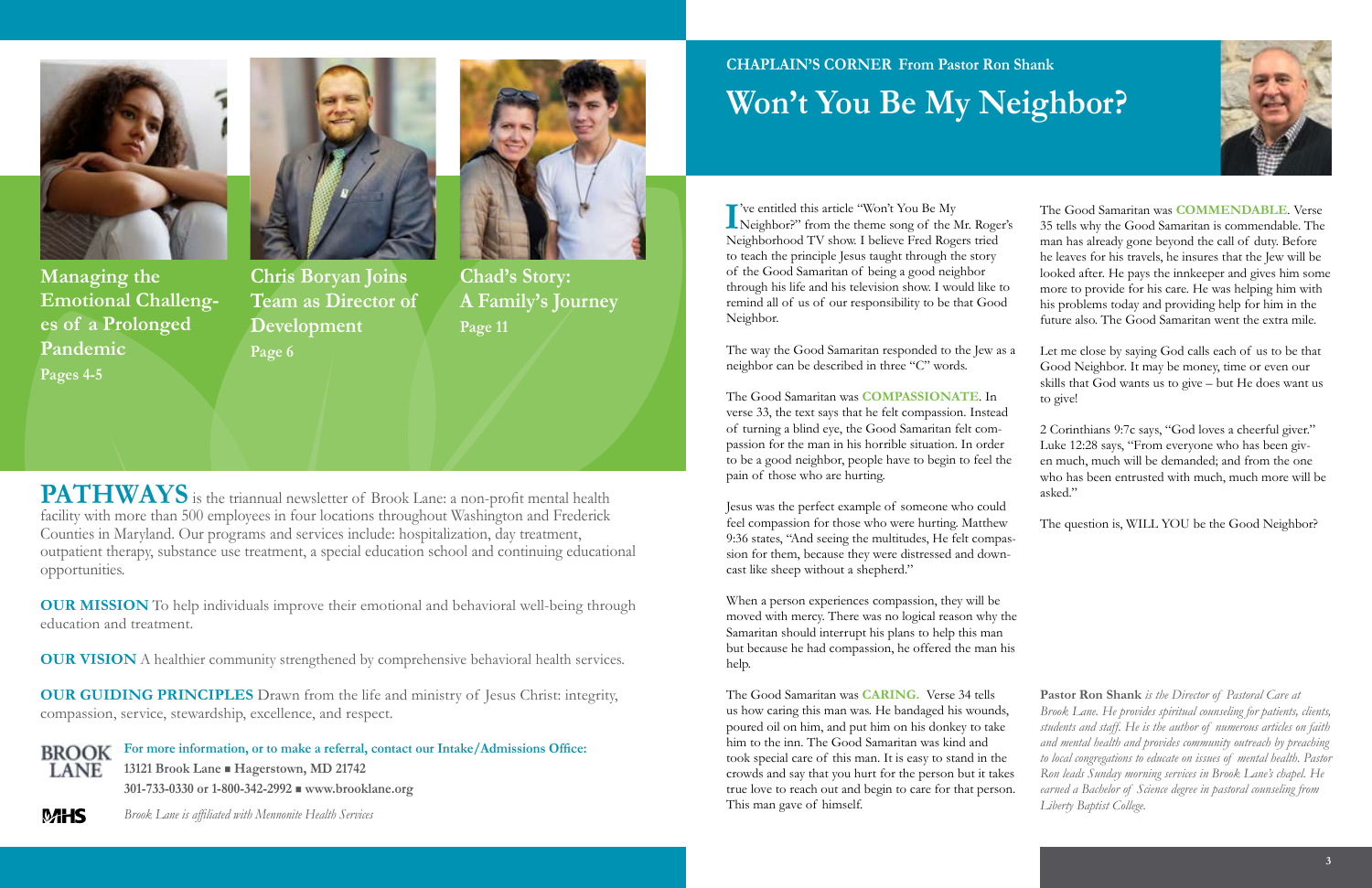



### **MENTAL HEALTH MATTERS**

### **Managing the Emotional Challenges of a Prolonged Pandemic**

**M** ay is Mental Health Awareness Month - a time<br>to shine light on the importance of taking<br>care of our mental health just as we take care of our to shine light on the importance of taking care of our mental health, just as we take care of our physical health. It is a time to break down the long-held stigma associated with seeking help whenever we have mental or emotional concerns. After the past two years of living through a pandemic, it is OK, and some might say commendable, to ask for help when you need it.

Whenever I think about COVID-19, I can't help but picture Steve Urkel, the fictional character on the 1980s sitcom Family Matters. While entertaining, Urkel was relentless, irritating, and disruptive – just like COVID-19. Unlike Urkel, there is nothing entertaining about COVID-19. In fact, many of us are finding ourselves increasingly anxious and overwhelmed by this persistent pandemic.

It is important to know that anxiety is a normal and helpful emotion. Anxiety is our brain's way of alerting us to danger. It is like our brain's smoke alarm. Unfortunately, anxiety is only an effective alarm when the danger is visible, fixed, and short-term; COVID-19 has been anything but this. We cannot see the virus, it has been very unpredictable and it certainly is not shortterm. Just this past December, we celebrated COVID-19's 2nd birthday. It feels like the minute we start to understand the virus and things return to normal, something changes.

Anxiety flourishes in spaces filled with uncertainty and instability. For some, the anxiety bell has adjusted and re-calibrated to this new reality – it is no longer a deafening alarm. For others, however, anxiety has become a prominent and debilitating feature of life–deafening sounds and intrusive flashing lights signaling danger more often than not.

Anxiety can look different depending on who is experiencing it. For some, anxiety is primarily thought-based, the "what if" thoughts that lead us to anticipate potential catastrophe. For others, anxiety is largely physical, with symptoms such as a racing heart, clammy hands, and overall restlessness. Anxiety is no longer healthy or helpful when it prevents you from living your life and enjoying relationships. Unhealthy anxiety might look like excessive hand washing, cleaning and sanitizing, feeling restless or fatigued, having difficulty sleeping or experiencing insomnia, having trouble concentrating, being irritable or feeling tense.

So, what can we do to manage the emotional toll of this prolonged situation? How can we find calm when there is a legitimate danger out there that we cannot see or control?

#### **Establish and Maintain a Routine**

For those who have been working from home over the past two years, you have gotten out of the house significantly less often than pre-COVID times. Do what you can to maintain a routine. Dress for the day; get out of your pajamas and into your "work-from-home clothes." Start and end your day at a regular work time and take a scheduled lunch break away from your work area. Taking a brisk walk during lunch can help you feel refreshed. Routine and predictability can help to reduce stress and anxiety.

#### **Be Prepared, Not Scared**

Anxiety thrives on making us focus on what we cannot control. Draw a circle on a piece of paper. Inside the circle write down all the things related to COVID that you can control (e.g. getting vaccinated, washing your hands, wearing a mask, social distancing, etc.) Outside the circle write down the things you cannot control (other people, the virus, etc.). When you find yourself

feeling anxious, remind yourself of all the things you have done and continue to do to reduce your risk.

#### **Limit Your Intake of COVID-Related News**

most have never experienced before. It is more important now than ever before to take care of ourselves. Purposefully make time to prioritize yourself, physically, emotionally, mentally, spiritually, and creatively. Remind yourself of the things you like to do and self-schedule some time to engage in these activities during the week. If you miss going to the gym but aren't comfortable being around others, spend some time outside or schedule a regular exercise time at home and search for YouTube workout videos. Meditation is a helpful tool to combat stress and anxiety. Sitting in a quiet area practicing deep breathing techniques can help release the tension in your body and refresh your mind. Paint your nails, sketch, journal, FaceTime with friends, etc. Get creative and find a way to do things that bring you joy.

Identify one or two reputable sources of information related to COVID-19 and limit how much attention you give to the daily coverage. Avoid sensationalized headlines and articles. Many news sites will post anxiety-producing headlines to attract your attention. Be aware and be careful. Do not allow yourself to be held captive by their news cycles. News outlets make money by stirring up your anxiety. **Engage in Self-Care** This prolonged pandemic has burdened us in ways that setting and keeping a routine and practicing self-care. Good physical and mental health habits help to build resilience to stress, anxiety and depression. If you or a loved-one are suffering from anxiety that is negatively affecting your daily life, talk to your doctor or seek the help of a trained mental health therapist who can help you gain the skills necessary to achieve balance and joy. Anxiety is a very common and treatable disorder and you do not have to suffer alone. Having a mental health condition is not a choice, but seeking help to recover is. As we celebrate Mental Health Awareness Month this year, don't be afraid to take that first step in improving your mental health!

COVID-19 isn't going away anytime soon and neither is anxiety. This is not something we can control, but we do have some power to manage how we let it affect us. Focusing on what we can control will help us feel more balanced and relaxed. Work to build your resilience to the stress of the unknown. Be purposeful about

#### **Jessie Davis, LCSW-C,** *is a licensed clinical social worker*

*providing therapy for children and adolescents at Brook Lane's Frederick THRIVE program, a family-focused program that assists children in building relationships, and developing positive coping and communication skills. She has a special interest in helping children and adults build coping skills to help with the emotional stress of the prolonged COVID pandemic.*



**by: Jessie Davis, LCSW-C**

"COVID-19 isn't going away anytime soon and neither is anxiety. This is not something we can control, but we do have some power to manage how we let it affect us."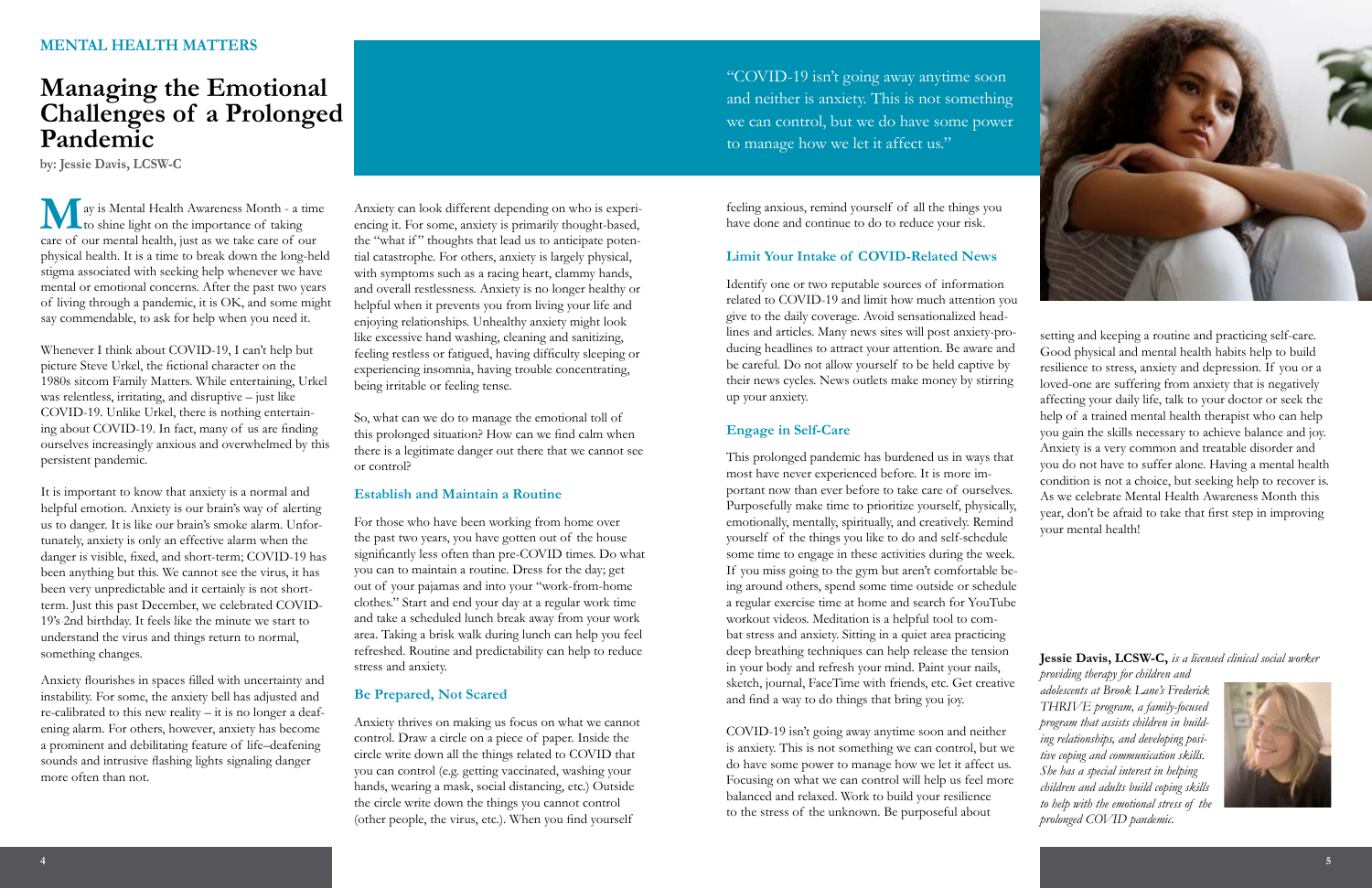### **Chris Boryan Joins Team as Director of Development**



Chris Boryan joined the Brook Lane staff as Director of Development on February 21. "I believe Brook Lane offers hope and healing to those in need," says Chris. "I look forward to getting to know the community and

helping to further Brook Lane's mission."

Chris was born in Lynchburg, VA and raised in Chambersburg, PA. He received a Bachelor of Science degree in agricultural and applied economics from Virginia Polytechnic Institute and State University, Blacksburg, VA. He also earned a Master of Public Administration degree from Shippensburg University, Shippensburg, PA. He brings with him impressive experience in grant writing and administration, donor acquisition and cultivation and relationship building and collaboration with internal and external partners to benefit the community.

Chris gained varied experience throughout his career in finance, guest services, supervision, building brand recognition, and event management. He most recently was the Grants and Donor Relations Manager at the Fulton County Medical Center Foundation in McConnellsburg, PA.

Chris lives in Greencastle, PA with his wife Meghin and two daughters – Harper, 2, and Ellie, 9 months. In his spare time, he likes tending to the animals they have at their home, volunteering and spending time with his little ones. He also enjoys singing classical music. They attend Merge Community Church in Chambersburg, PA.

GO FOR BOLD is an exciting community challenge for Washington County residents to lose 1 million pounds together

"I am excited for the opportunity to play a role in supporting programs and initiatives that positively impact the mental health of our region," says Chris.

### **Welcome New Medical Staff**



Andrea Allen is a certified Psychiatric Mental Health Nurse Practitioner working with clients in outpatient therapy and patients in the Adult Partial Hospitalization Program on the main campus. She received a Bach-

elor of Science in nursing from Eastern Mennonite University, Harrisonburg, VA and a Master of Science in nursing for her Psychiatric Mental Health Nurse Practitioner certification from Shenandoah University, Winchester, VA. Ms. Allen joined the medical staff in January.



Dr. David Strickland is an adult psychiatrist practicing at our Frederick Outpatient Office. He is certified by the American Board of Psychiatry & Neurology in Adult Psychiatry. Dr. Strickland received his Medical

Degree from Bowman Gray School of Medicine, Wake Forest University, Winston Salem, NC. He served as an intern and resident at North Carolina Baptist Hospitals, Winston Salem, NC. Dr. Strickland joined the medical staff in February.

### **Brook Lane Supports the GO FOR BOLD Initiative**



by 2030! The community has already lost over 28,244 pounds. Whether you live, work or play in Washington County, you can join the GO FOR BOLD movement. Seventy two Brook Lane employees have already signed up and lost more than 340 pounds! Sign up today by visiting: www.healthywashingtoncounty.com/goforbold.

### **Thankful for Community Support During the Holidays**

We would like to extend our gratitude to the following organizations and individuals who have continually supported Brook Lane patients and students over the holidays.



WLR Automotive Group made a generous donation of food items so that several of our Laurel Hall students and their families in need could have nice Thanks-

giving meals. They also donated several Walmart gift cards to help with other expenses.

Apple Valley Artists, a group of individuals representing various artistic mediums, have taken up a collection at their holiday celebration for many years, and donate the funds so that Brook Lane can purchase gifts for the children and adolescents staying in our inpatient unit on Christmas Day.



Atlas Williams, a local young adult, has also supported Brook Lane for several years. This year Atlas stopped by with 51 pair of fluffy socks to ensure that each of our patients would have something comforting and warm to open on Christmas morning.





The week of Valentine's Day, Rick and Lynn Bibbee, from Modern Woodmen of America, delivered gift bags for each inpatient child and adolescent, including candy and puzzle books.

They also filled large baskets with snacks to thank our employees for the role they play every day in helping our community members on their road to hope, healing and recovery. We are thankful for their continued support of mental health care programs and services.

### **Two Staff Presented Mission in Motion Awards**



Vinnie Caesar, Security Personnel Lead and Brandi Zimmerman, registered nurse in the Electro-convulsive Therapy (ECT) program, recently received Mission in Motion Awards. This award, presented by Brook Lane CEO Jeffery O'Neal, recognizes

and honors staff members who demonstrate exceptional dedication and loyalty to Brook Lane's guiding

principles of integrity, compassion, service, stewardship, excellence and respect. Vinnie was nominated by colleague Deb Staley who wanted to recognize his exceptional customer service skills, responsiveness to the needs of others, and his commitment to a high standard of service. He



received the award in January. Brandi was nominated by colleague Deb Long, LPN in recognition of her strong leadership and support of co-workers, and maintaining a calm, professional demeanor. She received the award in February.

### **Milestone Anniversaries**

The following staff members have reached anniversary milestones in the last quarter. We recognize and thank each of them for their years of service and dedication in helping our clients on their road to hope, healing and recovery:

# **BROOK LANE NEWS**

#### **5 YEARS**

Theresa Morris Josh Swope Colleen Smith Dawn Summers Stephen Defino Steve Dorty

#### **10 YEARS**

Lisa Pyne Mae Dixon Gratia Johns-Boehme

#### **20 YEARS**

Belinda Axline Tammy Beckner

**30 YEARS** Betsy Magaw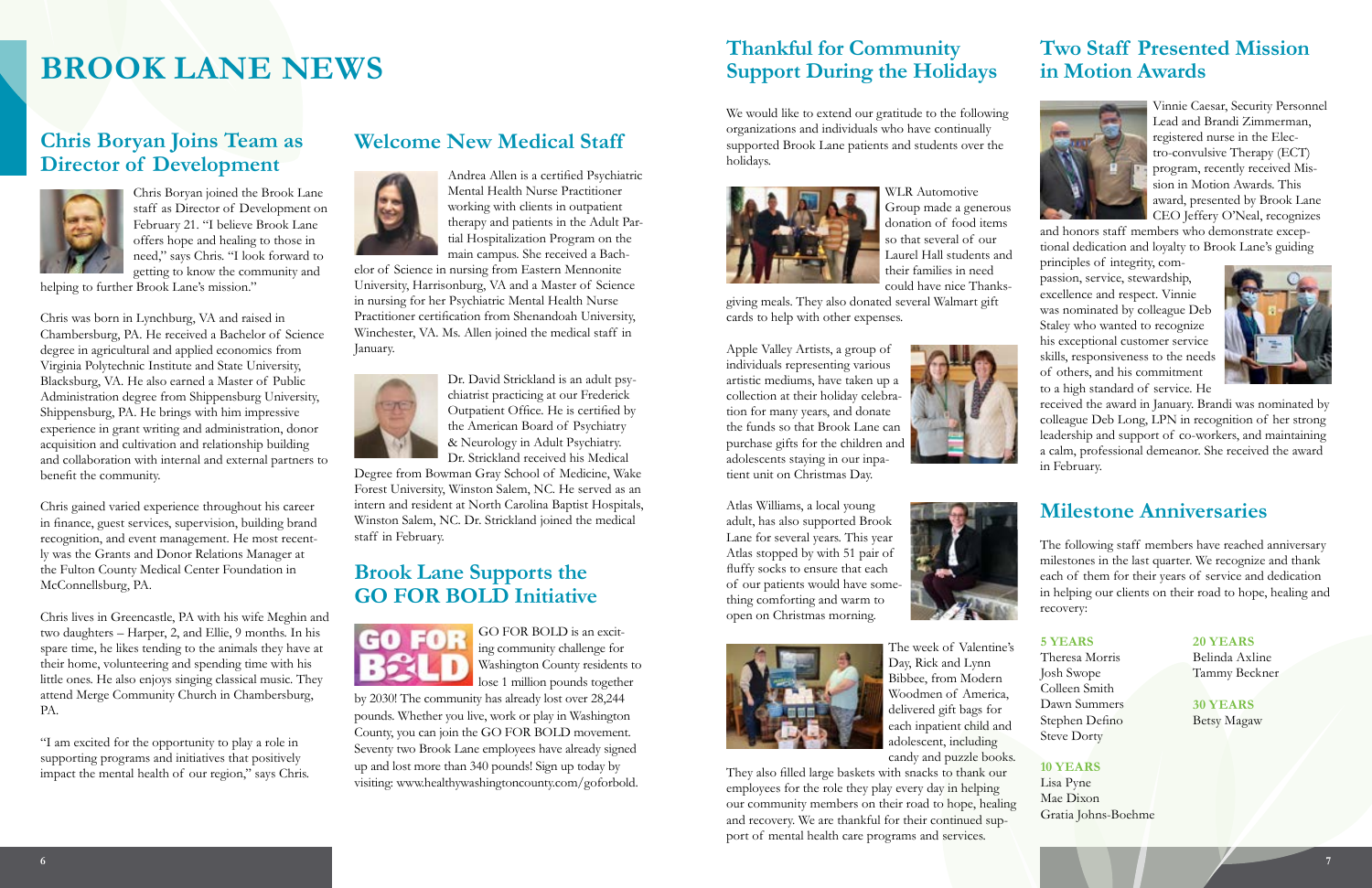# **UPCOMING SEMINARS AND COMMUNITY PROGRAMS**

### **CONTINUING EDUCATION SEMINARS**

### **FREE COMMUNITY PROGRAMS**

*In Recognition of Mental Health Awareness Month* **THE CONNECTION BETWEEN ATTACHMENT AND SUBSTANCE USE DISORDER**

Wednesday, May 18, 2022 8:00 am – 12:15 pm (4 hours) (7:30 am check-in & continental breakfast) Presenter: John Houton, LCPC, CAADC Beaver Creek Country Club Fee: \$89.00

### *In Recognition of PTSD Awareness Month* **EMDR THERAPY**

Wednesday, June 8, 2022 8:30 am – 11:45 am (3 hours) (8:00 am check-in & continental breakfast) Presenter: Stacy Lane Stoddard, LCMFT, Certified EMDR Provider, Approved EMDR Consultant/Trainer Location: Beaver Creek Country Club Fee: \$79.00

**We follow the state of Maryland regarding COVID-19 restrictions. If required, seminars may be rescheduled or offered virtually. For updates, complete details or to register, visit: www.brooklane.org. Contact Curt Miller at curt.miller@ brooklane.org or 301-733-0331 x1228 with any questions.** 

### **HELPING OUR TEENS NAVIGATE THE EVOLVING CHANGES OF THE PANDEMIC**

Tuesday, April 5, 2022 from 6:00 pm - 6:45 pm Presenter: Susan Corley, LCSW-C Facebook Live

### **RECOGNIZING BULLYING: HOW TO TALK WITH YOUR CHILD**

Tuesday, May 24, 2022 from 6:00 pm - 6:45 pm Presenter: Danielle Roncone, LCSW-C Facebook Live

### **HOW TO NAVIGATE NEGATIVE THINKING**

Tuesday, June 14, 2022 from 6:00 pm - 6:45 pm Presenter: Rena Arnold, LCSW-C Facebook Live

### **YOUTH MENTAL HEALTH FIRST AID**

Friday, May 13, 2022 8:00 am - 5:00 pm (7:30 am check-in) Presenter: William Brick, BA, CTP Location: Brook Lane Main Campus (Community Room)

### **ADULT MENTAL HEALTH FIRST AID**

Friday, June 10, 2022 8:00 am - 5:00 pm (7:30 am check-in) Presenter: William Brick, BA, CTP Location: Brook Lane Main Campus (Community Room)

**Although free, you must register for the Mental Health First Aid classes in advance at www.brooklane.org, under Upcoming Events, as seating is limited. No registration is required for the Facebook Live events. Questions? Contact Curt Miller at curt.miller@brooklane.org or 301-733-0331 x1228.** 

### **EVENT SCHEDULE**

**6:00 pm** Welcome reception featuring the smooth jazz of Kerensa Gray

**7:00-8:30 pm** Dinner & brief program with speaker Dr. Michael Hann, Brook Lane's Chief Medical Officer

**8:30-10:00 pm** Dessert & coffee bar featuring River Bottom Roasters craft coffee & decadent selections from Lillian's Bakehouse, music by Electrolinear, silent auction winners announced

### **Exciting silent auction items include:**

Gift cards for massages and Hagerstown restaurants, tickets to a Maryland Theatre show, 2-night cabin stay at Middle Creek, a lavender wreath, Cue candles, Italian dinner for 10, 3-night get away in Ocean City, pet supplies, car care packages, Western MD Scenic Railroad dinner train tickets, 7-night stay in Williamsburg, 14 kt. yellow gold necklace, and more!

Don't miss out on being a part of Brook Lane's inaugural mental health awareness fundraising event! Visit www. brooklane.org to purchase tickets or become a sponsor.

Questions? Contact Chris Boryan at chris.boryan@ brooklane.org or 301-733-0331 x1721.



**Brook Lane invites you to the** 



**Saturday April 30, 2022**

**6:00 - 10:00 pm**

**Washington County Museum of Fine Arts**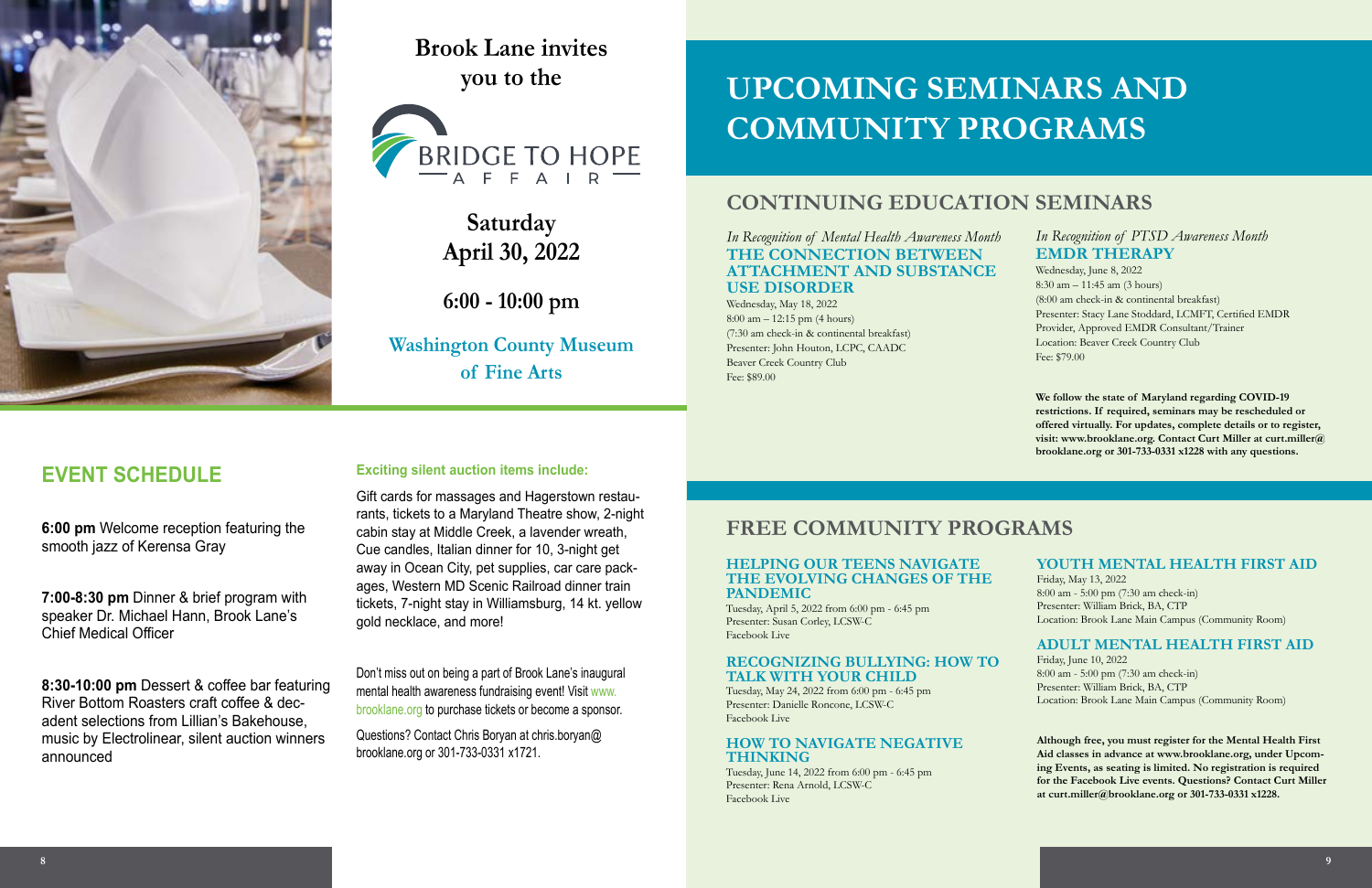# **TWYLA ROWE HAS A PASSION FOR THOSE NEEDING HELP**



We took Chad to Brook Lane's Partial Hospitalization Program in Frederick. He was resistant to the services and would not participate there. The situation grew worse and it was suggested to have him go into the hospital. He was admitted for almost two weeks. As parents, we felt overwhelmed. We had not dealt with anything like this before and were trying to cope as best we could. Chad was discharged and continued in outpatient therapy for a short time. He eventually resumed his schooling and things went well for several years.



**Reverend Twyla Rowe is very sensitive to and has a N** soft spot in her heart for those needing help and healing emotionally. Having lived in Lancaster County, PA for most of her life, Twyla took the long road to becoming a minister. She started her career as a stay at home mom to sons Nicolas and Zachary, where she gained lots of life experiences.

Larry Bayer, *Chair* Ray Miller, *Vice Chair*

Eric Barger Joyce Burkholder Geoff Coleman, MD Heather Hinkle Lauren Huguenin Sharon Kuhns

Rev. Twyla Rowe Tod Salisbury Lisa Smith Christopher Stockslager Kelly Weaver

### **BROOK LANE BOARD OF DIRECTORS**

When her sons were older, she earned a Bachelor of Science degree in organizational management from Eastern Mennonite University and graduated from Bethany Seminary, through its Training in Ministry (TRIM) program, which was designed to be completed remotely in a time before remote learning was common.

In 2015, our son Chad was in fourth grade and got into<br>a conflict with one of his teachers. He had a time-out In 2015, our son Chad was in fourth grade and got into and was then sent to the office. He was very upset and felt he was not treated fairly. Chad ran away from school to come home. This resulted in a suspension from school and privileges being taken away at home. We then saw a downward spiral in his behavior. He was uncharacteristically angry, agitated and was aggressive toward the school principal and his mother. The school encouraged us to connect our son with a therapist. Suddenly in eighth grade, Chad was more emotional, agitated and the school reported he was not engaged. He didn't want to go to class and later refused to return to school. We were referred back to outpatient services at Brook Lane in Frederick. We developed a plan to continue therapy and to home school our son for the remainder of eighth grade. He would return to public school for ninth grade, but it only lasted a month before he reverted back to refusing to go to school.

The first two ministerial positions Twyla held were associate pastor, first at Conestoga Church of the Brethren in Leola, PA and then Westminster Church of the Brethren in Westminster, MD. The latter opportunity is what brought the Rowe family to Maryland. She then went on to be the Chaplain at Fahrney Keedy Senior Living Community in Boonsboro, MD for seven years.

In August of 2019, Twyla was called to serve as the pastor of the Hagerstown Church of the Brethren, where she currently preaches, teaches and provides pastoral care, which includes counseling, visitation, officiating weddings and funerals, etc. Twyla encourages her congregation to use their God-given gifts. It is a priority to

her to help people see that God is alive and very present in our world today.

Twyla has been married to her husband, Don, for 46 years. Their sons Nicolas, 42, a music therapist and Zachary, 40, a manager for a hardware store are both married. The couple has four grandchildren - three boys and one girl. In their spare time, Twyla and Don like to ride their Harley Davidsons and sing. She also enjoys scrapbooking, reading and going to the beach. They moved from Westminster to Hagerstown in the summer of 2021 with their cat, Marvin, and Chocolate Lab, Royce.

A Brook Lane board member since January of 2021, Twyla also serves on the Development Committee. "Brook Lane is very important to our community," says Twyla. "In our society, there is still a negative stigma surrounding mental health. I hope to make more connections in the community to help break that stigma."

This was very challenging for us as a family. Because Chad was enrolled in the public school system and not attending, we were threatened by truancy charges, which have serious consequences. It felt like we were in gridlock for several months trying to sort everything out. Eventually a formal 504 plan was developed. Chad was advocating for returning to home schooling and was feeling trapped in the situation. It was decided and settled on to dis-enroll him from public schools and create a specific plan for home schooling and virtual classes.

This seems to be what was needed for Chad. He excelled with his education and completed his GED. He managed to finish his Eagle Scout Project and got his driver's license. He is now enrolled in a tech program to obtain a certificate as a machinist. We're thankful for the support provided through Brook Lane's outpatient therapy for Chad and us. It helped us figure out the mental health system, learn to contract with our son and create incentives for him.

For other families struggling with similar issues, it's important to remember you don't have to have all the answers. It can be frustrating dealing with different specialists, yet it is also helpful to have multiple people collaborating so you can develop a plan, problem solve together and create helpful parenting strategies. It has helped our son get to a much better place.

## **CHAD'S STORY A Family's Journey**

**Are you a member of a local Mennonite or Brethren church? Would you like to give back to your community and make sure that much-needed mental health services are always available? Consider serving on Brook Lane's Board of Directors. Contact Cheryl Schnebly at: cheryl.schnebly@brooklane.org if interested.**